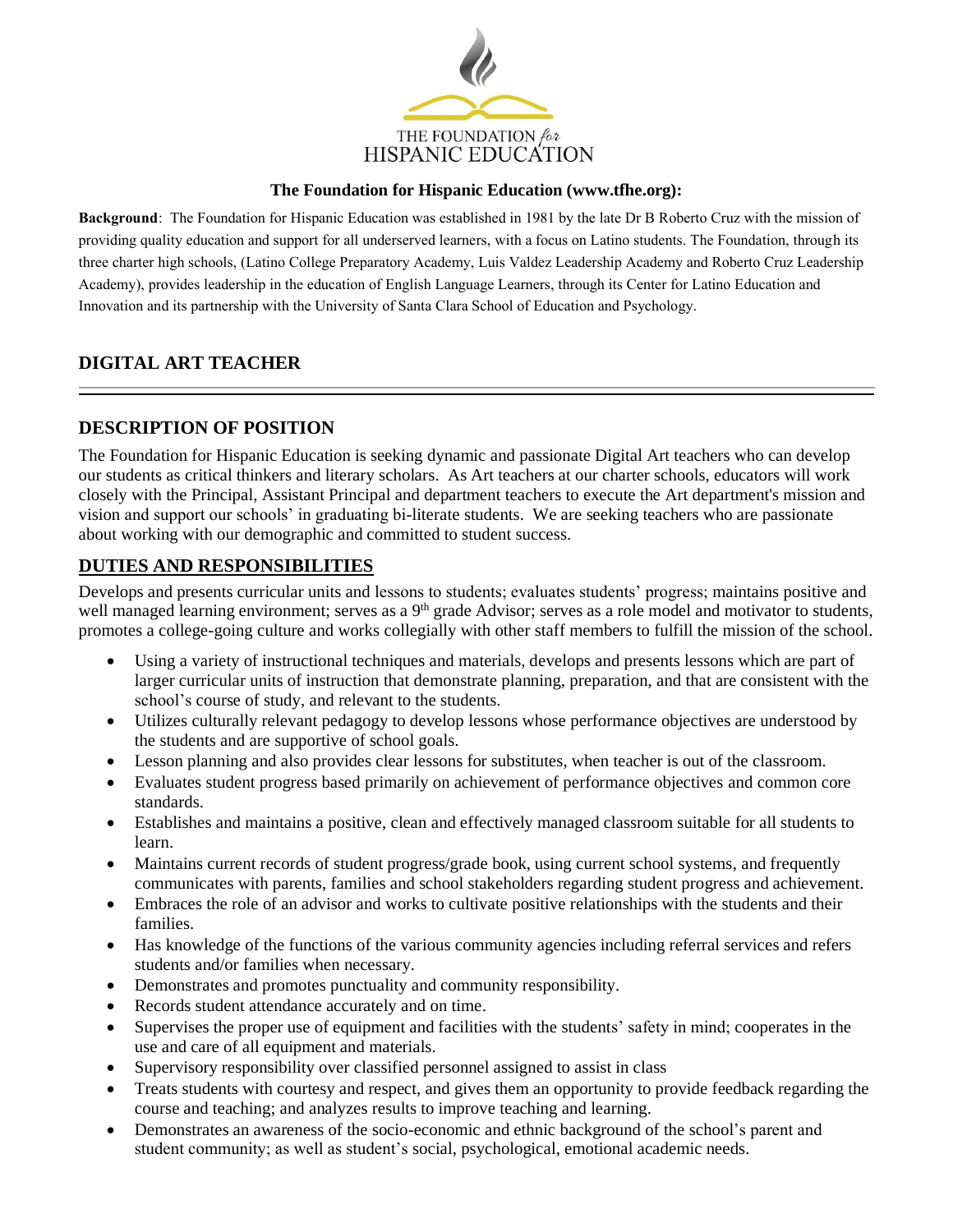- Participates with fellow staff members in the development and implementation of curriculum and instruction and other departmental activities; including attendance at staff and grade-level meetings.
- Has a growth mindset, is committed to professional growth and is aware of trends and research that impacts teaching and content area; attends conferences and reads professional literature.
- Participates in peer-class observations and is comfortable with being observed and observing others for the purpose of sharing ideas, techniques and materials; demonstrates willingness to offer and receive feedback.
- Acknowledges professional responsibility to support and supervise co-curricular activities.
- Adheres to approved TFHE course of study, policies and procedures.
- Demonstrates awareness of the total school's educational program.
- Keeps informed of social, political and economic developments at the local and state level.
- Demonstrate flexibility and ability to adhere to a growing and changing environment.
- Other duties as assigned by the Principal

## **THIS POSITION REPORTS TO:**

School Principal

# **MINIMUM QUALIFICATIONS**

- Valid, secondary teaching credential in subject area or state authorizing Permit
- Bachelor's degree minimum, Master's Degree preferred
- Bilingual in Spanish preferred but not mandatory.

## **COMPENSATION**

Consistent with the collective bargaining agreement.

The physical demands, work environment factors, and mental functions described below are representative of those that must be met by an employee to perform the essential functions of this job successfully. Reasonable accommodations may be made to enable individuals with disabilities to perform the essential functions.

#### **PHYSICAL DEMANDS**

While performing the duties of this job, the employee is frequently required to stand, walk, sit and talk or hear. The employee is occasionally required to reach with hands and arms. The employee must occasionally lift and/or move up to 25 pounds. Specific vision abilities required by this job include close vision, and the ability to adjust focus. The employee is continuously interacting with the public, staff and students. The employee frequently must meet multiple demands from several people. The employee is regularly required to sit and stand. The employee is required to walk; use hands to finger, handle or feel objects, tools, or controls; reach with hands and arms; talk and hear. Occasionally the employee must use hand/grip strength to operate office equipment. Ability to withstand long term use of video display terminals is required.

**MENTAL FUNCTIONS:** While performing the duties of this job, the employee is regularly required to use interpersonal skills. Frequently required to compare, analyze, communicate, coordinate, instruct, compute, synthesize, evaluate and negotiate.

## **WORK ENVIRONMENT**

The noise level in the work environment is usually moderate. The employee is required to regularly interact with the students, staff and the public.

## **REASONABLE ACCOMMODATIONS**

To comply with applicable laws ensuring equal employment opportunities to qualified individuals with a disability, the Foundation will make a good faith effort to provide reasonable accommodations for the known physical or mental limitations of an otherwise qualified applicant or employee with a disability, unless undue hardship would result to the Foundation. An applicant or employee for this position who believes he or she requires an accommodation in order to perform the essential functions of the job should contact the Site Principal or Chief, Human Resources and request such an accommodation, specifying what accommodation he or she needs to perform the job. The Foundation will analyze the situation, engage in an interactive process with the individual, and respond to the individual's request.